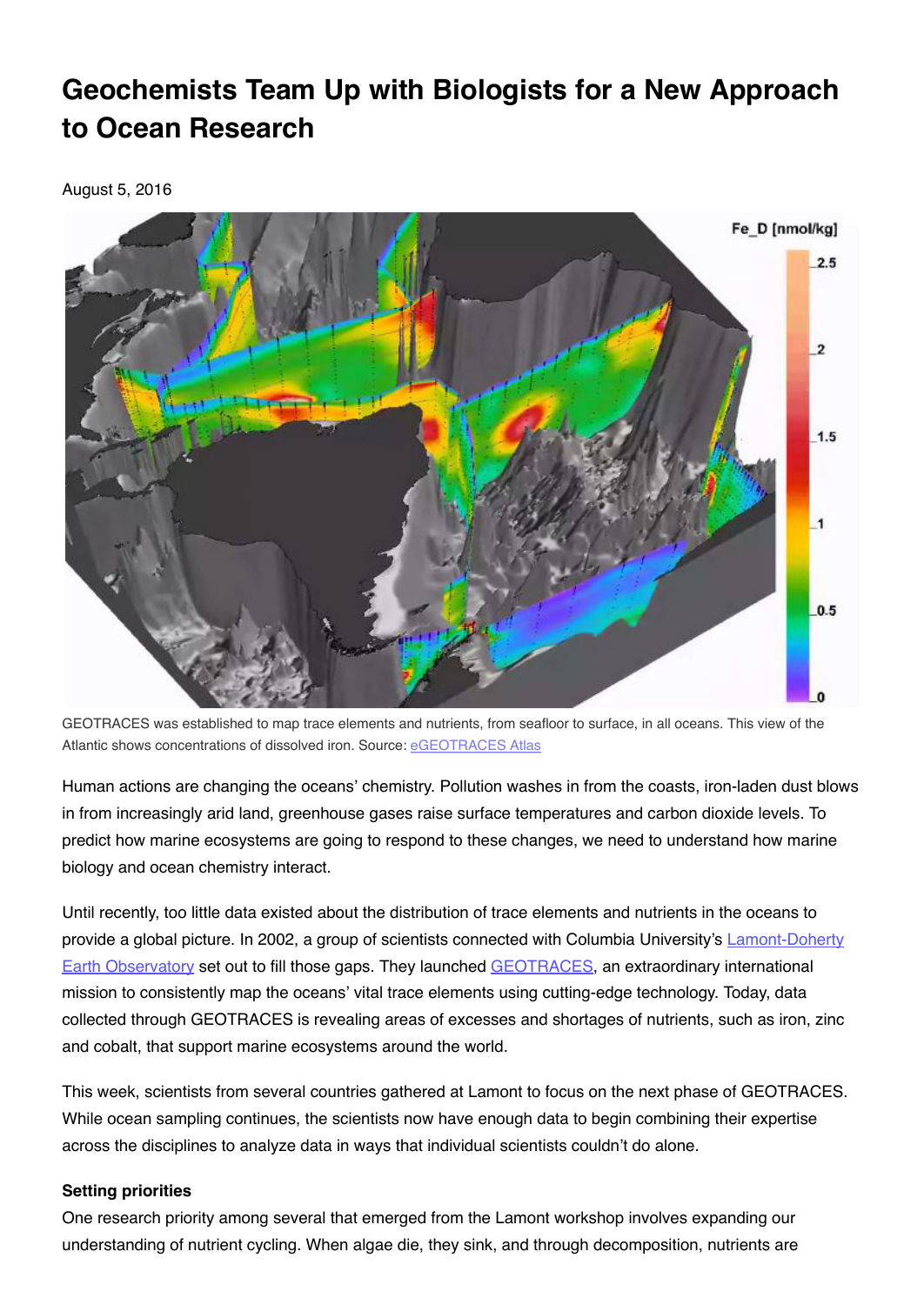recycled back into the ocean. Determining how fast and at what depths that happens provides important information about how quickly nutrients are returned to populations at the surface. Changes in that rate, which could be caused by changes in ocean chemistry, circulation or temperature, for example, could affect entire ecosystems.

Another priority will be to determine the sensitivity of algae to various nutrients in regions around the world. Using cutting edge tools of molecular biology, investigators can measure specific proteins to tell if organisms in certain areas are stressed by lack of nutrients, while geochemists can determine how much of the nutrient is present at different depths, even at ultra-low concentrations.



Teams of geochemists and biologists brainstorm ways to collaboratively explore GEOTRACES data.

The scientists can bring a variety of analysis and modeling techniques together to begin answering questions in those and other areas.

"Through this work, we can begin to understand the chemical-biological coupling that controls the whole structure – the health, the fertility of marine ecosystems," said geochemist Bob [Anderson](http://www.ldeo.columbia.edu/user/boba), Ewing Lamont Research Professor at Lamont and a founder of GEOTRACES.

## **Three tracks**

GEOTRACES is focusing its collaborative analysis on three tracks: The interplay between chemicals in the ocean and ecosystems, which was the focus of the Lamont workshop this week; the interaction between ocean chemicals and the environment, including sediments, air, land and volcanoes; and what we can learn about past changes in the oceans and climate using the suite of chemicals now being measured worldwide by GEOTRACES scientists.

Gideon Henderson, a geochemist at the University of Oxford who worked at Lamont in the 1990s and was one of the scientists who teamed up with Anderson to create GEOTRACES, expects the first papers on connections to sediment, land, air and volcanoes to be published in December.

"We had such sparse data before GEOTRACES, and now we have these complete cross sections, full depth across the oceans. You can see all the processes that are operating. It's a really rich data set," Henderson said. The 3D image above, for example, combined with basic knowledge of ocean physics, chemistry and biology, tells marine geochemists quite a bit about the distribution of iron in the ocean.